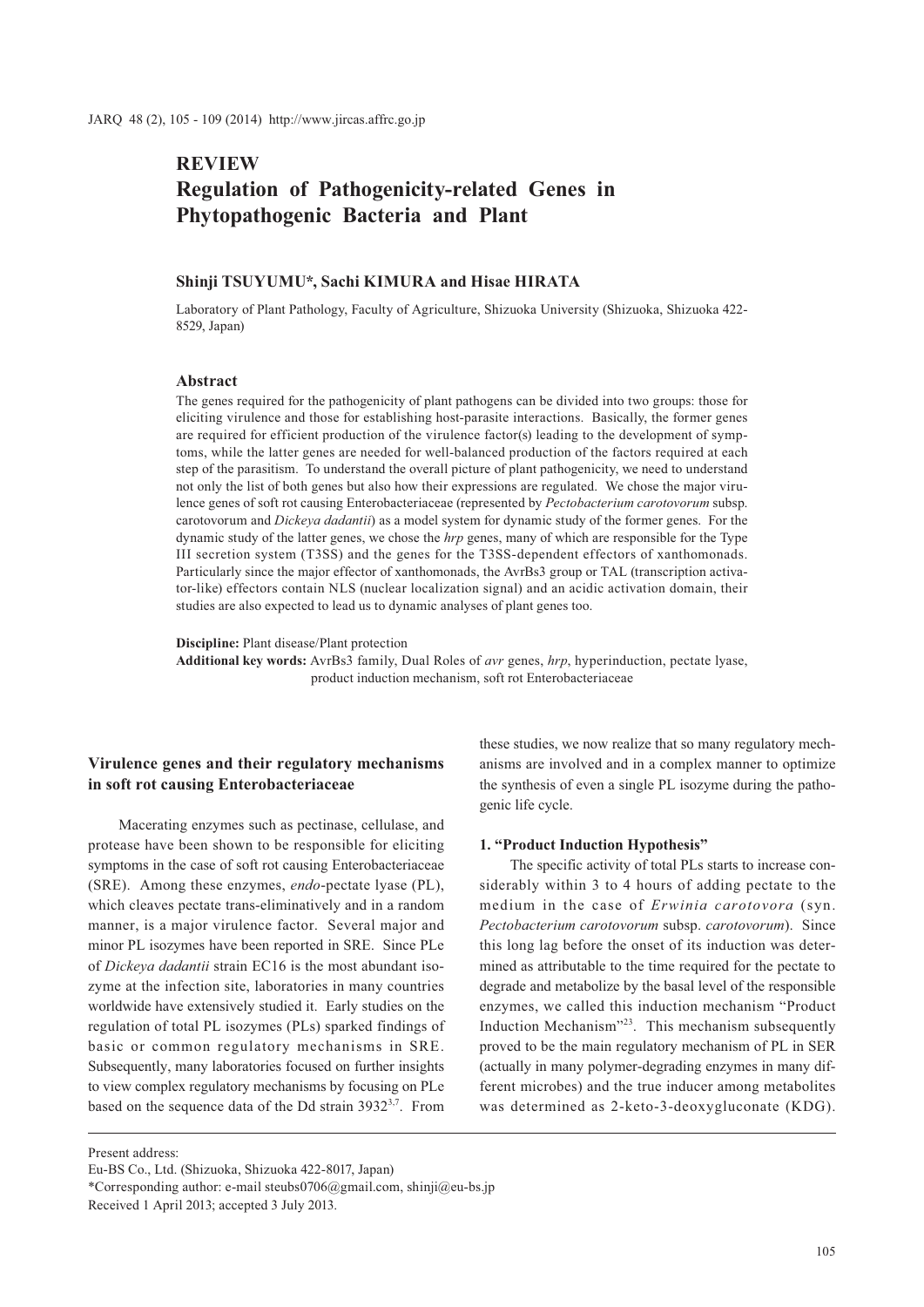"Product Induction Mechanism" effectively explains the mechanism whereby the SRE recognizes the environment for the necessity of PLs. Both genetic and *in-vitro* binding studies showed that the transcriptional regulator KdgR is a repressor binding at the KdgR box in the promoter regions; covering not only PL isozymes and other pectate-degrading enzymes but also their metabolizing enzymes $19,20$ . When pectate exists in the area surrounding SRE, it must be degraded and metabolized to get energy via KDG. KDG binds at KdgR; triggering allosteric change so that the KdgR is released from the promoter. The opening at the promoter region causes the RNA polymerase to bind to it and thus initiate the transcription. The kdgR homologs were found and share their functions among many SRE isolates $17$ .

## **2. "Self-catabolite repression Hypothesis"**

However, the "Product induction mechanism" will result in the continuous induction of PL synthesis, even after its substrate is no longer available. This puzzle was clarified by determining the "Self-catabolite repression mechanism" of PLs<sup>24</sup>. Namely, efficiently metabolizing the breakdown pectate products leads to an accumulation of intermediate metabolites, including KDG. A high level of intermediate metabolites is known to result in the degradation of cyclic AMP (cAMP) due to the inactivation of adenyl cyclase, which catalyzes the reaction from ATP to cAMP. Since cAMP and CRP (cAMP recognition protein) act together to promote transcription by bending the promoter region to be exposed to RNA polymerase, the deficiency of cAMP due to highly efficient pectate degradation and metabolism results in the repression of PLs syntheses.

## **3. Cell-density dependent induction**

During the induction study of PLs, we noted that the specific activity of PL kept increasing, even after entering the stationary phase of growth, irrespective of the presence of pectate in the medium<sup>25</sup>. This was considered attributable to the "auto-induction mechanism", which was first found in the regulation of luciferase in *Vibrio fischeri* (syn. *Photobacterium fischeri*) 15. Basically, the auto-inducer, homoserine lactone (HSL) in many bacteria, including SRE, is secreted from the bacterial cells and accumulates in the surrounding area during the early log phase of their growth. When HSL soars amid higher cell density, it starts to flow back into the bacterial cells, where it acts to induce the synthesis of the target gene(s).

#### **4.** *In-planta* **Hyperinduction of PLs**

(1) Regulatory proteins responsible for the *in-planta* hyperinduction of PLs

The *in-planta* PLs specific activity exceeds that of PLs fully induced by the "Product Induction mechanism". A gel-shift assay using ammonium sulfate salt fractions of

bacterial crude extracts from the culture in the medium with or without plant extract, as well as pectate and the promoter region of *pelE* (structural gene for PLe) as the target DNA, showed that at least one positive and negative regulators seem to be specifically involved in the *in-planta* hyperinduction of PLe. We isolated the former positive regulator using a gel-shift assay, called it "Pir" (plant-inducible regulator) and then cloned the *pir* gene responsible for synthesizing Pir<sup>21,22</sup>. The deletion mutant of *pir* was confirmed as losing the hyperinducing ability without affecting the Product Induction mechanism. Since the binding site for Pir overlaps with the KdgR box, hyperinduction by Pir seems to require the release of KdgR from the promoter by a product induction mechanism<sup>21,22</sup>. This is the first indicative data from an *in-vitro* study showing that competition among positive and negative regulatory molecules determines the induction rate.

(2) Inducer(s) for the *in-planta* hyperinduction of PLs

Hyperinduction was observed in the medium containing hot-water extract of various plants as well as pectate. After extensive efforts to purify the inducers from potato extract, they were found to be simple sugars. Following a survey of sugars with or without methylation, those with or without the keto-group and rare sugars (kindly provided by Prof. Izumori at Kagawa University, Japan) were further divided into hyper-inducible and –noninducible sugars. The common configuration of inducible sugars was hexose with specific *trans-* configuration at C3 and C5 such as D-glucose, D-galactose, D-mannose, D-mannitol, D-fructose, 2 deoxy D-glucose, D-fucose with the exception of hyperinducibility by D-xylose, L-arabinose and D-ribose, even with a different configuration. Considering these exceptions and the configuration of noninducible sugars, we hypothesized that the acyclic form of these sugars is responsible for the hyperinduction of PL (Joko, Murata, Tsuyumu, unpublished data).

(3) PhoP/PhoQ dual-component regulatory system for the *in-planta* hyperinduction of PLs

The PhoP and PhoQ two-component regulatory system (PhoP/Q TCRS) is known as one of the global regulatory systems in many different bacteria and responding to many environmental factors such as low pH and low concentrations of phosphates and magnesium ions. Most plant pathogenic bacteria inhabit intercellular spaces in plants where the above-mentioned PhoP/Q responsive environmental conditions prevail. This may be why PhoP/Q TCRS is utilized to regulate many other genes involved in pathogenicity. Using comparative microarray between wild types and the phoQ- mutant, we found many genes, including those related to pathogenicity, e.g. to PLs, are under the control of  $PhoQ^{29}$ . In particular, the PhoQ mutant could not hyperinduce PLe in a hyperinducing medium containing 10 μm (low concentration) of magnesium but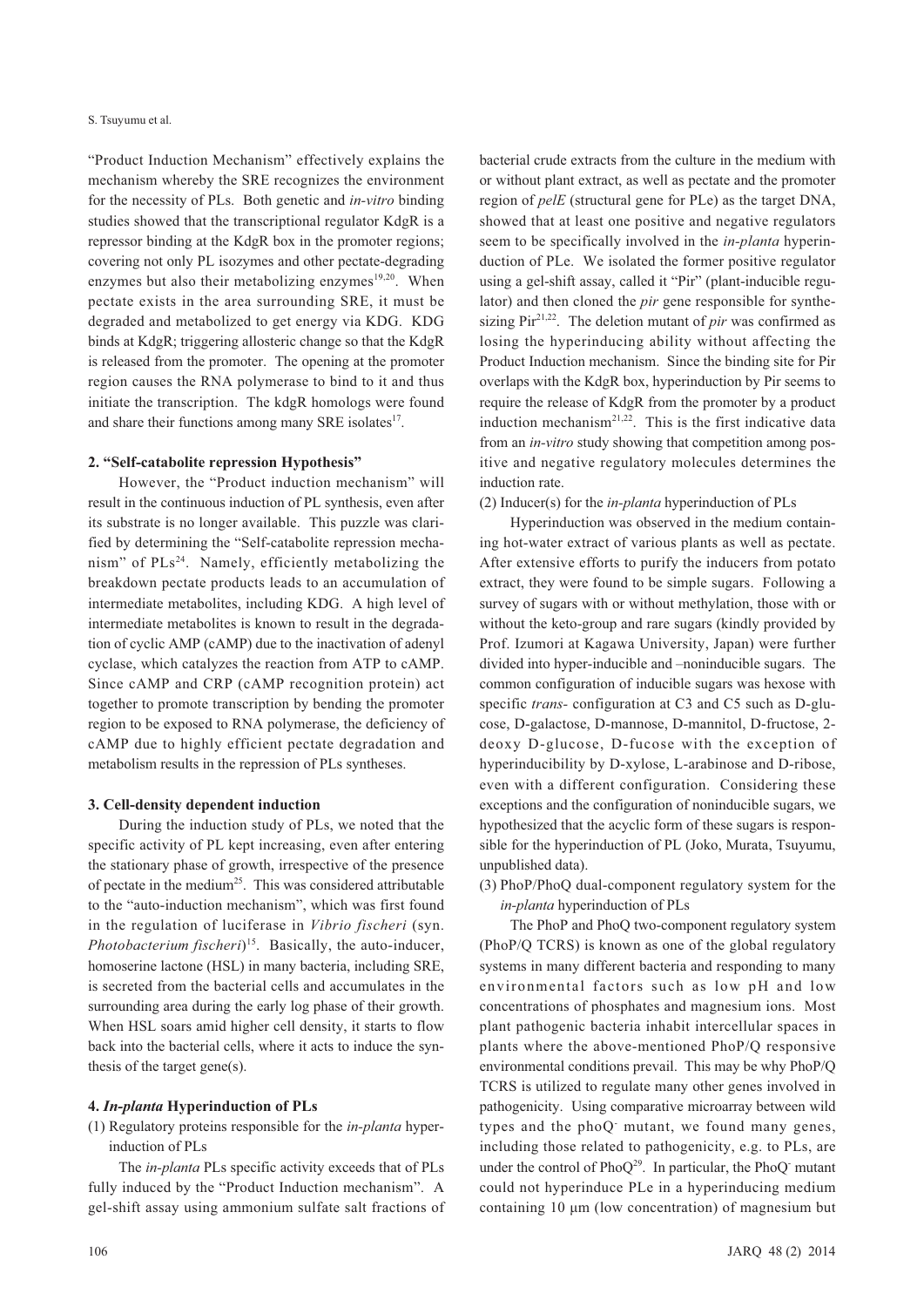could hyperinduce PLe in one containing 10 mM (high concentration) of magnesium that would probably allow a passive intake of magnesium<sup>8</sup>. Thus, PhoQ seems to act as a sensor of low magnesium in the surroundings for bacteria to uptake it efficiently and utilize it for hyperinduction of PLs.

## **5. Other regulatory mechanisms**

Besides these basic regulatory molecules, many other regulatory molecules such as PecS, H-NS, PecT, Fur, Ddl<sup>13</sup> and  $\text{SlyA}^9$  have been found to be involved in regulating PLs. Readers are referred to excellent reviews on this subject<sup> $4,10$ </sup>. In any event, we now realize that even a single structural gene responsible for pathogenicity must be regulated for optimum synthesis at each stage of the pathogenic process. This understanding of complex regulatory mechanisms for even a single virulence factor reminds us of the importance of dynamic pathogenicity analyses.

#### **Genes involved in pathogen-plant interactions**

Transposon tagging makes it possible to isolate many different mutants deficient in pathogenicity without knowing their direct phenotypes. The genes involved in eliciting both a hypersensitive response (HR) and pathogenicity (*hrp* genes) are most frequently isolated in many plant pathogenic bacteria. Most *hrp* genes are responsible for building the Type III secretion system (T3SS) that injects many T3SS-dependent effectors into plant cells. Considering the wide distribution among plant pathogenic bacteria, this mode of trafficking the effectors seems to be the basic way that pathogenic bacteria interact with plants. It is important for us to know the regulatory mechanisms for optimum syntheses of both *hrp* genes as basic or common plant pathogenic genes and the genes for the T3SS-dependent effectors as specific genes having coevolved with plants. We isolated *hrp* mutants of *Xanthomonas axonopodis* pv. *citri* (Xac) to initiate the dynamic study of both types of genes in  $Xac<sup>14</sup>$ .

#### **1. Regulators for xanthomonad** *hrp* **genes**

In xanthomonads, *hrp* genes are basically regulated by two major regulatory genes *hrpG* and *hrpX*30 as well as the involvement of many other global regulators. In our laboratory, we found *lrp*12, XAC4131 (a putative TonB-dependent transducer)<sup>1</sup> and even KdgR<sup>16</sup> were also involved in regulating *hrp* genes in the case of *Xanthomonas oryzae* pv. *oryzae*  (Xoo). Considering the fact that *hrp* genes are widely distributed among plant pathogenic bacteria, they should share not only trafficking apparatus but also the means of regulating their synthesis. However, due to space limitations in this review, I will leave this aspect for the available excellent reviews. Instead, I want to focus on the function of the T3SS effectors, particularly the AvrBs3 family (also known as the transcription activator-like family, TAL) that are

directly involved in transcribing plant genes in cascades leading to either disease-resistance or resistance responses.

### **2. New system for elucidating the function of effectors**

The genes of T3SS machinery are widely distributed among not only plant pathogens but also animal and opportunistic pathogens and as well as being structurally similar, are also functionally interchangeable. When *pthA*, a member of the *avrBs3* gene family but responsible for pathogenicity, was transformed into saprophyte *Pseudomonas fluorescens* (Pf) strain 55 or into *Escherichia coli* harboring the pHIR11 cosmid clone containing a full set of *hrp* genes of *P. syringae* pv. *syringae* strain  $61<sup>11</sup>$ , both Pf (pHIR11 +  $pthA$ ) and *E. coli* (pHIR11 +  $pthA$ ) caused canker symptoms upon inoculation into citrus leaves<sup>26</sup>. Though Pf (pHIR11) reportedly elicited a hypersensitive response upon inoculation into tobacco leaves<sup>24</sup>, the double Pf transformant (pHIR11 +  $pthA$ ) failed to elicit HR in tobacco leaves<sup>5</sup>. Thus, this Pf (pHIR11) system was thought to be useful to study the *in-planta* functions of various T3SS-dependent effectors.

# **3. "Dual roles of** *avr* **genes hypothesis"**

Using the Pf (pHIR11) system, the ability to suppress HR elicitation by major *avr* genes was examined. The Pf (pHIR11) transformants with each of the *avr* genes such as *avrXa7* and *avrXa10* of Xoo, *avrPto*, *avrB* except *avrRpt2* (kind present from B. Staskawicz at UC Berkeley) failed to show the elicitation of HR when inoculated into tobacco leaves<sup>5,6</sup>. As well as eliciting HR, no induction of an oxidative burst, of the syntheses of defense-related enzymes such as PAL and peroxidase and of the expression of the plant genes in resistance cascades such as *HIN1*, *RbohB, PAL* and  $PR1$  was observed<sup>27</sup>. Thus, the failure to elicit HR was considered attributable to the suppression of gene expression in the resistance cascade. As this suppressor function is completely opposite to the elicitation of resistance response commonly known as the major function of *avr* genes, many *avr* were hypothesized as having dual functions (elicitation and suppression of resistance response) depending on the genetic and physiological backgrounds of the plant<sup>5, 6, 27</sup>.

### **4. Plant protein binds to a PthA effector**

We thought that the determination of these dual functions of TAL effectors may be dependent, not only on specificity based on direct binding between the central region with a variable number of typically 34 aa repeats of TAL effector and its corresponding *UPA* (up regulating *avrBs3)* boxes<sup>2, 18</sup> in the promoter responding to it but also on the binding with a third molecule in plant. In the case of PthA, we isolated pectin methyl esterase (PMC) of citrus as its binding protein. The PMC of citrus is translated into the precursor consisting of mature PMC and PMC-inhibitor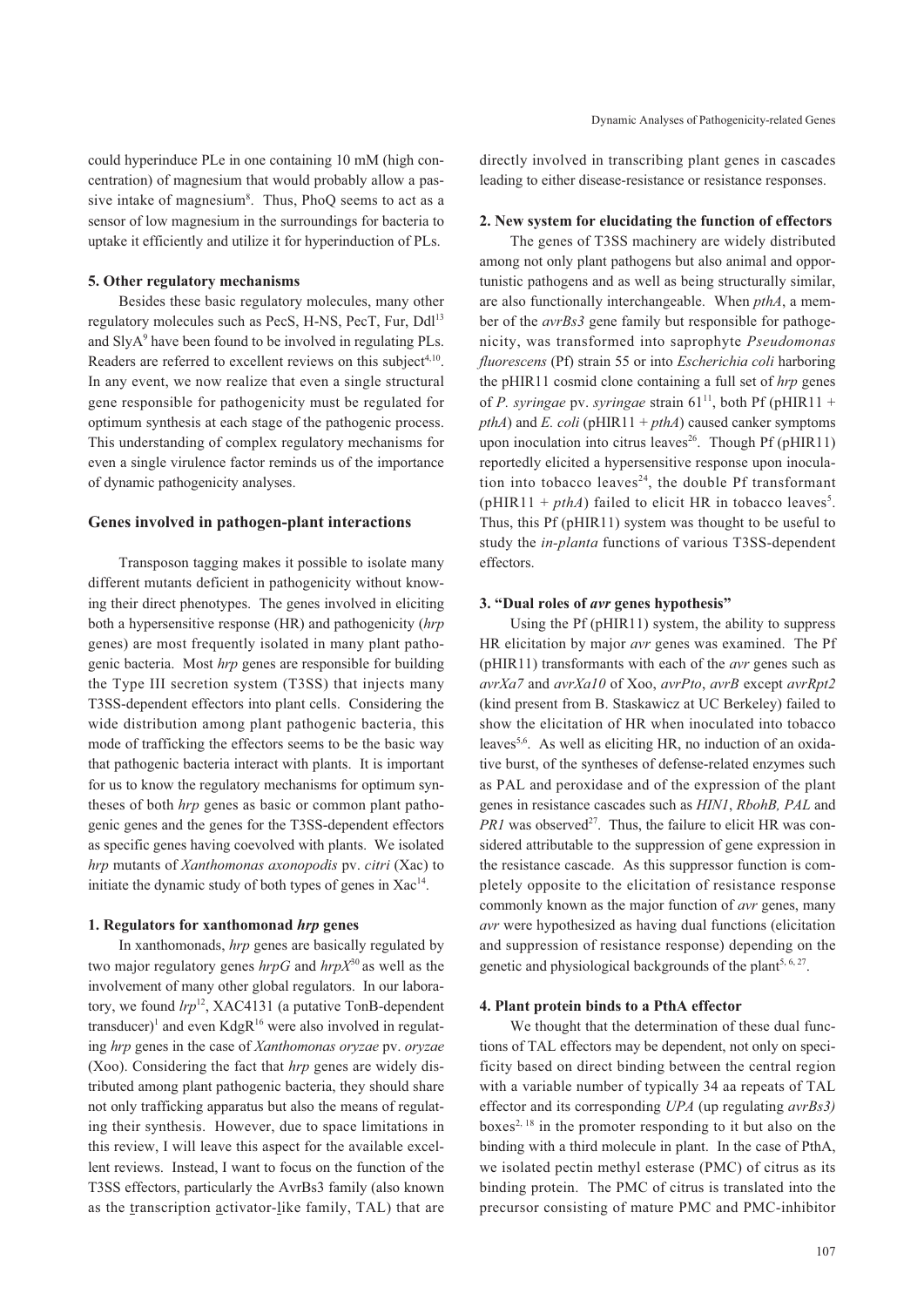#### S. Tsuyumu et al.



**Fig. 1. Change in localization of PthA after co-expression of PthA and precursor of PME from different plant sources in onion cells**

The genetic construct on the plant vector was made to produce PthA fused with a red fluorescent protein (Texas-Red) at its N-terminal end. Other genetic constructs were constructed to produce precursors of citrus, tomato and tobacco PME fused with green fluorescent dye, EGFP, at their C-terminal ends. The construct of PthA and that of each precursor PME (pre-PME) were co-expressed in onion cells and their localizations were examined under red-emission, green-emission, and overlay conditions under a confocal laser microscope. Note the change in the localization of PthA (red) only after it was co-expressed with citrus PME precursor but no change with tomato and tobacco PME precursors.

peptide. When the *PthA* gene fused to the Green Fluorescent Protein (GFP) at the N-terminal end was co-expressed in a plant cell with the Ds-Red-*PMC* precursor genes of either citrus, tobacco, or tomato, confocal laser microscopic observation indicated only the citrus PMC precursor but not these of tobacco and tomato bound to PthA, as judged from the nuclear localization<sup>28</sup> (Fig. 1). Accordingly, the specific binding of PthA with a PMC precursor was thought to change in the localization of PthA. This may be another way to determine specificity in the regulation of plant genes by a TAL effector.

## **Concluding Remarks**

From the dynamic analysis of PLs (especially PLe), we learnt that the optimum synthesis of virulence factor is regulated by relatively complex regulatory mechanisms. We now know that the virulence factor may not be simply involved in eliciting the symptom as the last event of parasitism. Determining this tight regulation mechanism indicates their optimum syntheses should vary at each stage of the infection. This understanding may be important when we want to dissect the infectious process.

Analysis of the second group of genes, particularly those of the T3SS-dependent effector, lead to dynamic analysis of plant genes in both resistance and pathogenicity cascades. Based on this understanding, we can now gain a deeper insight into the interaction between the pathogen and plants and find a new strategy for controlling bacterial diseases in plants.

# **References**

- 1. Aini, L.Q. et al. (2010) A TonB-dependent transducer is responsible for regulation of pathogenicity-related genes in *Xanthomonas axonopodis* pv. *citri. J. Gen. Plant Pathol*., **76**, 132-142.
- 2. Boch, J & Bonas, U. (2010) *Xanthomonas* AvrBs3 family-Type III effectors: Discovery and Function. *Ann. Rev.*